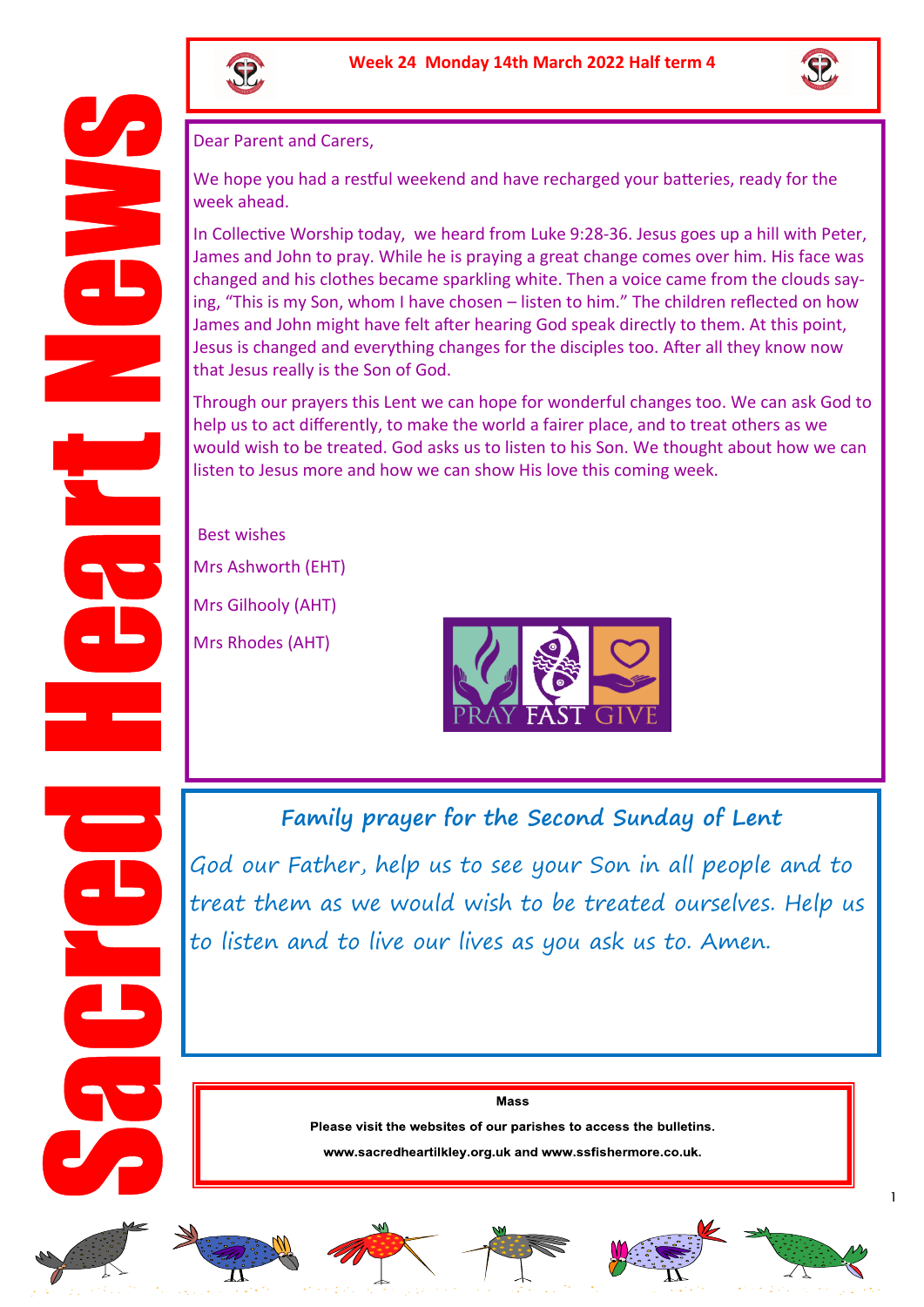Congratulations to the following children who have received certificates for showing the virtue of 'Love'.

St Francis- Kayleigh St Peter– Juliette

St Bernadette- Freya D St Vincent-Jocelin

St Claire- Lida St Oscar- Emily

This is our first week of celebrating the virtue '**Faith'**

I know that faith is a gift from God Faith helps me grow in friendship with Jesus I show my faith by living my life filled with hope and love.

"For we walk by faith, not by sight." (2 Corinthians 5:7)

#### **Carnival Update**

**An enormous thank you to everyone who took part in the Carnival Craft Day. It was wonderful to see the school community come together to prepare our carnival entry.**

**We are still looking for volunteers to be part of the Carnival Committee . If you are interested please email the school office.**

**We now have over 90 children taking part, which is hugely exciting. It's looks like it will be a day to be remembered.** 

#### **Parents' Meetings**

Parents' meetings that are due to take place on Wednesday 23rd March and Thursday 24th March from 15:30.

You can book a virtual or face to face appointment. Places are filling quickly so please remember to book your slot.

Good Shepherd Appeal

Thank you to those who contributed.

We raised £58.50 for Catholic Care.

# The House Point Cup Winners this week are Cook.

#### Well done everyone!





.  $Cath_{O/j}$ 

*<u>Guideirvoly</u>* 

### COVID

We have a substantial number of COVID cases in school.

We will keep you informed of any further developments or changes to school events.

Thank you for your support.